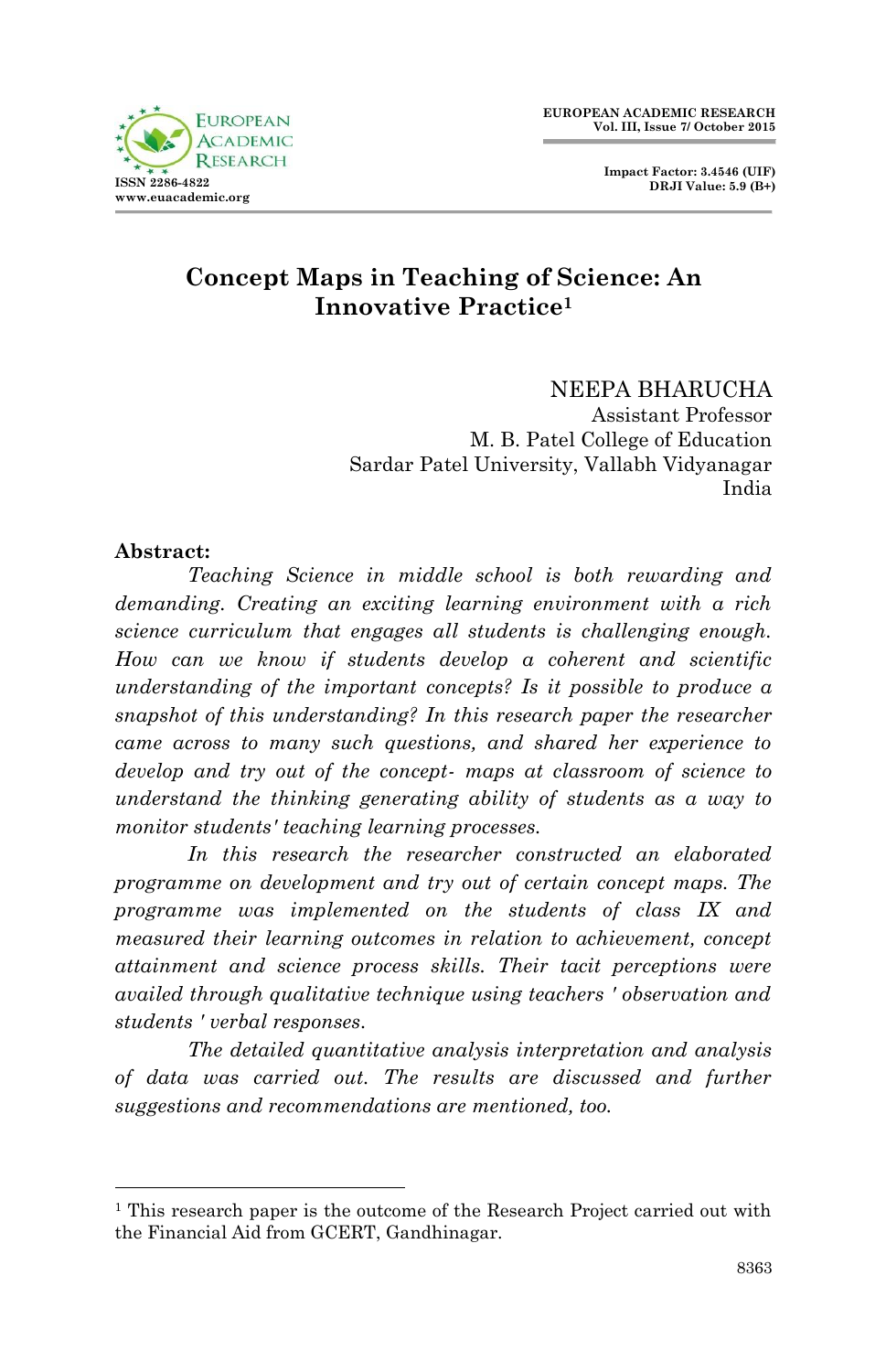**Key words:** concept maps, teaching science, middle school

#### **1.0 INTRODUCTION:**

The National Science Education Standards and other reform movements, identify the essential contexts and the types of high-quality end products that we should expect from scientifically literate students. "Outcomes are high quality, acuminating demonstrations of significant learning in context." (Spady, 1994:17) William Spady reminds us that the operative word is demonstration. Outcomes identify in general terms that end product we expect students to develop or achieve.

There is a Tool that can help teachers and curriculum developers to face the challenge of planning concept mapping. Concept maps are essential tools for planning and teaching, and they can help improve students' concept constructions, while helping to avoid misconceptions. Concept Mapping is a more recent development that is becoming widely used as constructivist learning models are more accepted in Science education.

The Secondary School and college knowledge of Science is often characterized by lack of coherence. Instead of having well structured and integrated demean specific knowledge structures, students consider the different concepts as isolated elements of knowledge. Students do not possess a well founded basic framework in which newly acquired concepts can be integrated. This lack of integration is suspected to be at the basis of student's difficulties concerning concept formation and application of acquired knowledge in exercise (Pendley et.al.1994, Lee and Fensham 1996) and laboratory work (Stensvold and Wilson 1992) and misconceptions (Nakhlen 1992, Herron 1996, Taber 1997, Sanger and Greenbowe 1999). In order to explain this, relevant research literature (Nakhleh 1992, Pendley et al. 1994) suggests several reasons: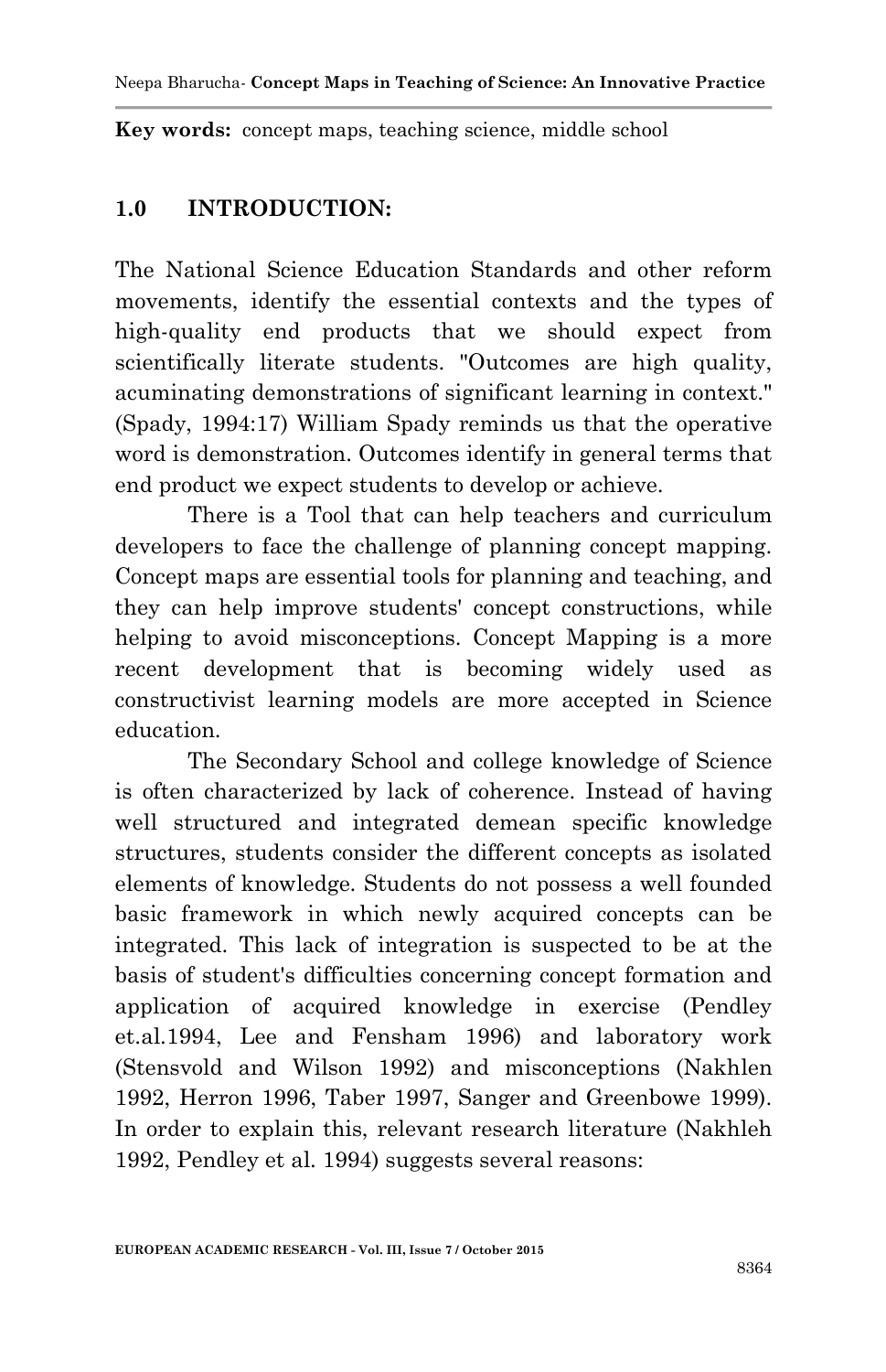- The lack of uniformity of concepts and the multitude of nation systems in use.
- The highly fragmented and often very linear character of curricula in which insufficient attention is paid to concept definitions
- Limited attention in science education to opportunities for synthesis in which students are explicitly taught the links between different concepts and how to visualize the methods; those opportunities would enhance students' linkage between different concepts and with phenomena themselves.

This kind of empirical scientific research on concept mapping in combination with visualization of related concept in regular settings for well defined problem areas in the teaching methodology is a part of a still largely unexplored research area. (Francis co et. al, 1998)

# **2.0 SIGNIFICANCE AND RELEVANCE OF THE STUDY:**

As students are introduced to new science concepts, they embark on a cognitive process of constructing meaning and making sense by consciously or subconsciously integrating new ideas with their existing knowledge. Concept maps provide a unique graphical view of how students organize, connect and synthesize information. As a result concept mapping offers benefits to both students and teachers.

Concept maps give students an opportunity to:

(1) Think about the connections between the science terms being learned (2) Organize their thoughts and visualize the relationship between key concepts in a systematic way and (3) reflect on their understanding. In sum, concept maps allow students to think deeply about science by helping them to better understand and organize what they learn and to store and retrieve information more efficiently. Concept mapping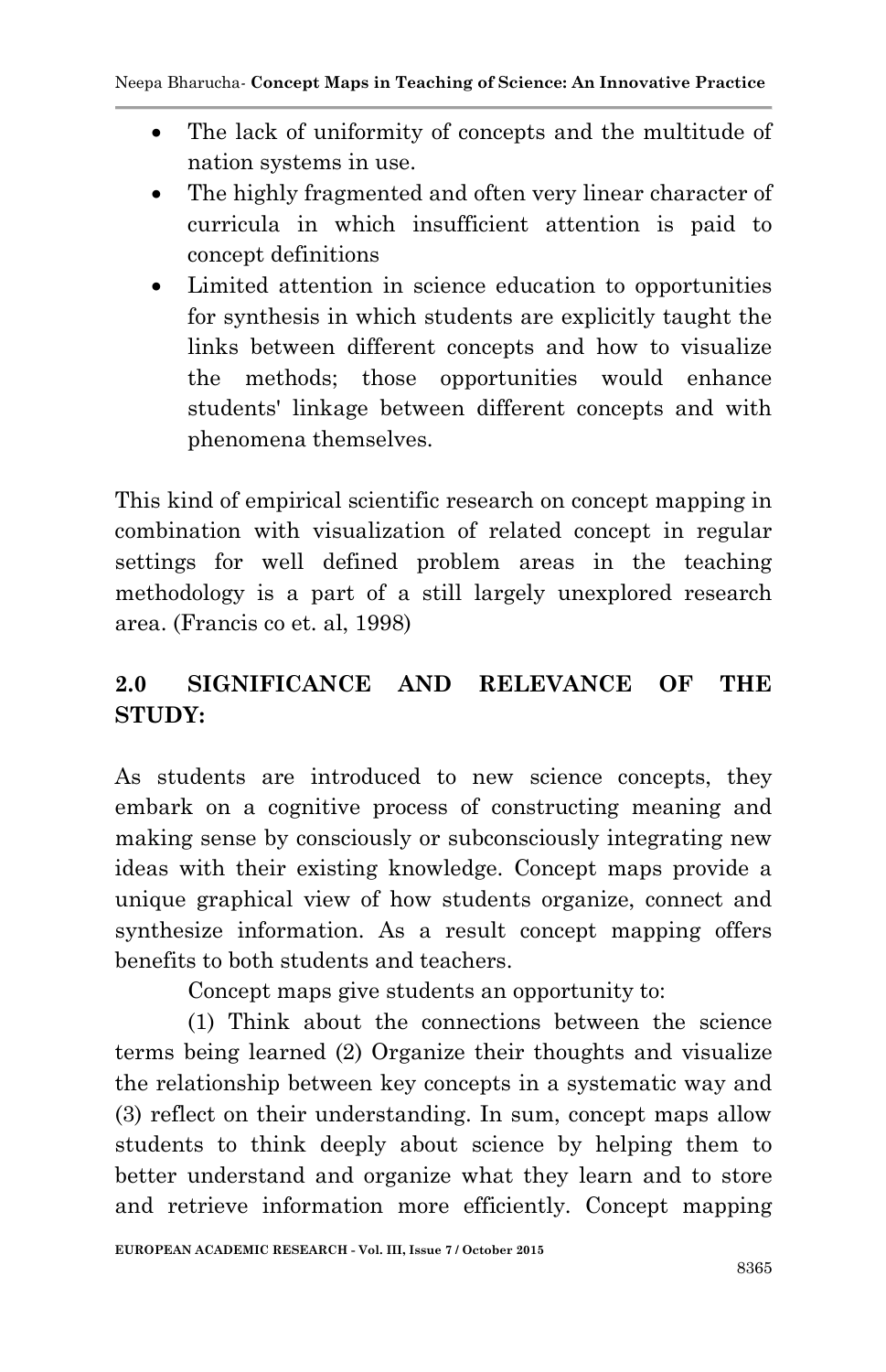naturally integrates literacy and science by providing a starting point for writing about science.

Concept maps are also valuable tools for teachers because they provide information about students' understanding. Teachers can examine how well a student understands science by observing the sophistication of their concept map. Highly sophisticated maps show highly integrated knowledge structures, which are important because they facilitate cognitive activities such as problem solving. A closer look at the propositions in a concept map also reveals student's level of understanding. Accordingly, Teachers can quickly find gaps in learning and modify lesson plans based on the information from students' concept maps.

Based on above significance of the concept mapping this study will lead to meaningful learning to the students of the group. After the execution of the programme the students would realize the conceptual connections and the main ideas and the relationships among the concepts. This study may help teachers understand the various concepts that are embedded in the larger topic they are to teach.

Also this study would be benefited for students to use them as advance organizers to focus students ' attention and guide them along to see a bigger picture and for use as a mental scaffolding for organizing their thoughts and discoveries. The developed process skills and concept attainment would also be measured.

Finally, the programme would create and enhance constructivist learning and understand science not only in part, but the gestalt vision would be focused in students' attitude.

## **3.0 THEORETICAL FRAMEWORK OF THE STUDY:**

In order to improve instructional methods carried out in the class room and improvement of students' learning, there have always been a search for more potential ways of instruction. One of the strategies that has evolved as a useful tool in leading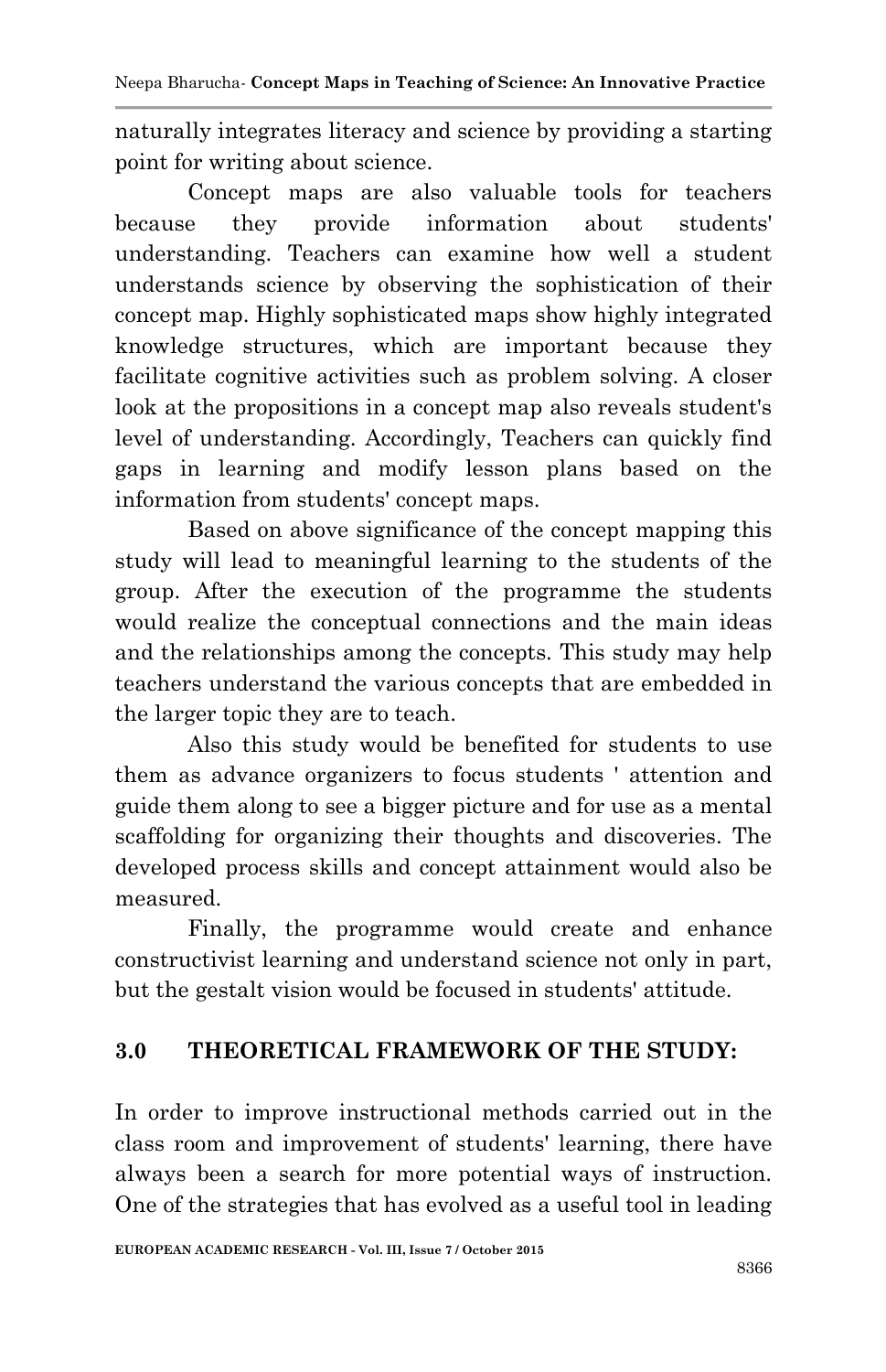students towards meaningful learning is ' concept map.' Concept mapping is seen as a useful tool for helping students learn about the structure of knowledge and the process of knowledge production or meta knowledge. In contrast to students who learn by rote, students who employ meaningful learning are expected to retain knowledge over an extensive time span and find new related learning progressively easier.

The use of concept maps as a teaching strategy was first developed by J. D. Novak in the early 1980's, derived from Asubel's learning theory which places central emphasis on the influence of students' prior knowledge on sub sequential meaningful learning. Concept maps are diagrammatic representations which show meaningful relationships between concepts in the form of propositions which are linked together by words, circles and cross links. Concepts are arranged hierarchically with the super ordinate concepts at the top of the map and subordinate at the bottom which are less inclusive than higher ones'. Cross links ' are used to connect different segments of the concept hierarchy, which indicate synthesis of related concepts, a new interpretation of old ideas, and some degree of creative thinking.

In recent years, along with the various innovative methods, constructivism in the classroom as an interpretative process involving individual's constructions of meanings in Science is being suggested. New constructions are built through their relations to prior knowledge and it is a pedagogic challenge for teacher to focus on students' learning with understanding. To learn science from a constructivism philosophy implies direct experiences with science as a process of knowledge generation in which prior knowledge is elaborated and changed on the basis of fresh meaning negotiated with peers and teacher. Concept mapping stimulated this process of making it explicit.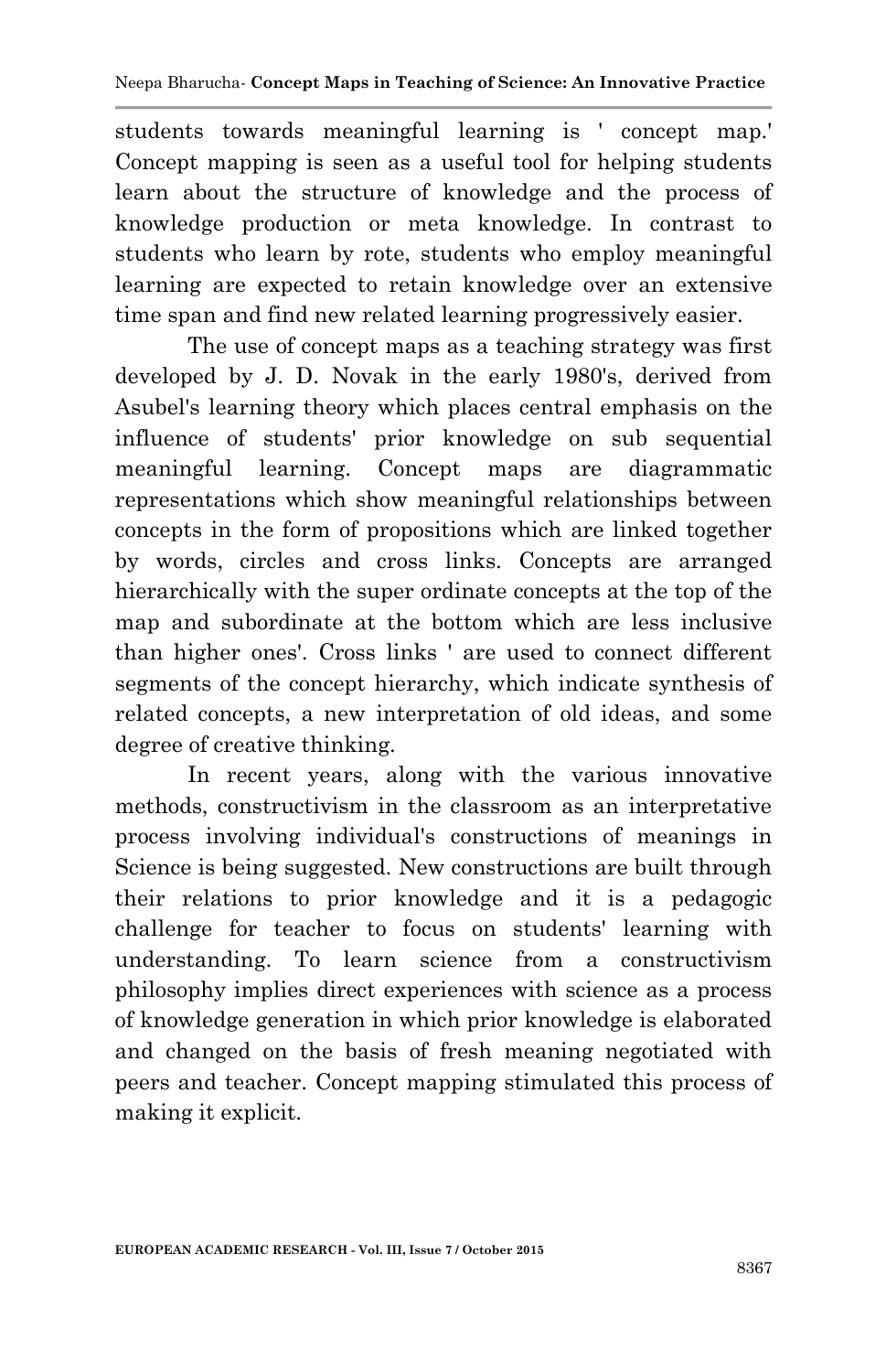Neepa Bharucha*-* **Concept Maps in Teaching of Science: An Innovative Practice**

#### **4.0 RESEARCH QUESTIONS:**

1. What are concept maps? How they are related to other concepts of same group?

2. What will be the classroom strategies for teaching concept map?

3. What types of hands on learning activities will support learning concept map?

4. Can a conceptual framework of lesson plan be developed for teaching concept map?

5. How concept maps may help students for further learning to construct concept maps?

6. Can the teaching of concept maps develop higher order thinking among the students?

7. What will be the impact of concept mapping on the content and the structure of the students' knowledge?

8. What will be the effectiveness of teaching concept map on students' achievement, process skills and concept attainment?

### **4.1 Objective of the study:**

1. To select a unit lesson from the textbooks of class IX and derive their relationship with the common group concepts.

2. To identify the subordinate, coordinate and super ordinate concepts.

3. To list out the characteristics of related concepts.

4. To develop concept maps and process of teaching concept maps.

5. To construct learning activities for teaching concept maps.

6. To study the students' process and responses for learning concept maps.

7. To study the effectiveness of teaching of concept maps in relation to students' achievement test, process skills test and concept attainment test.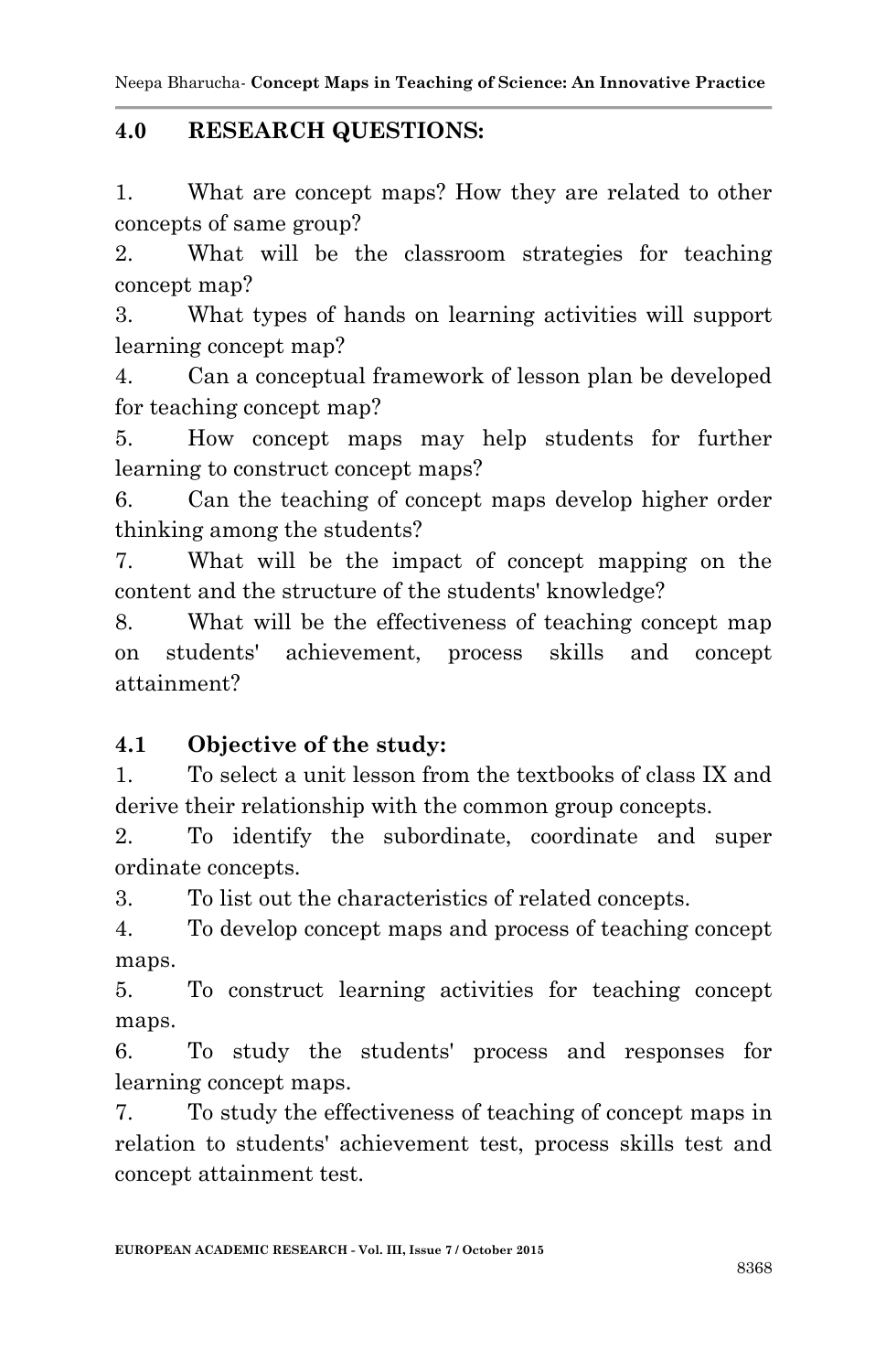#### **4.2 Task Objectives:**

1. To select a unit lesson for class IX and derive concepts from the lesson and their relationship among common group concepts.

2. To construct hands on learning activities for teaching concept maps.

3. To construct Science achievement test, concept attainment test, Science process skill test to measure effectiveness of the programme.

### **4.3 Hypotheses of the Study:**

**Ho1:** There is no significant difference between the mean scores of Science Achievement Test (SAT) of the experimental and the controlled group.

**Ho2:** There is no significant difference between the mean scores of Concept Attainment Test (CAT) of the experimental and the controlled group.

**Ho3:** There is no significant difference between the mean scores of Science Processes Skill Test (SPST) of the experimental and the controlled group.

**Ho4**: There is no significant difference between the mean scores of male and female (boys and girls) of the experimental group on their total scores ( of SAT, CAT, SPST)

## **5.0 RESEARCH METHODOLOGY:**

This study was undertaken with a view to develop and construct concept vaps and try out them on the students of class IX and measure their learning outcomes in relation to achievement (lower order thinking and higher order thinking) concept attainment and science process skills. Their tacit perceptions were availed through qualitative technique using teacher's observation and students' verbal responses.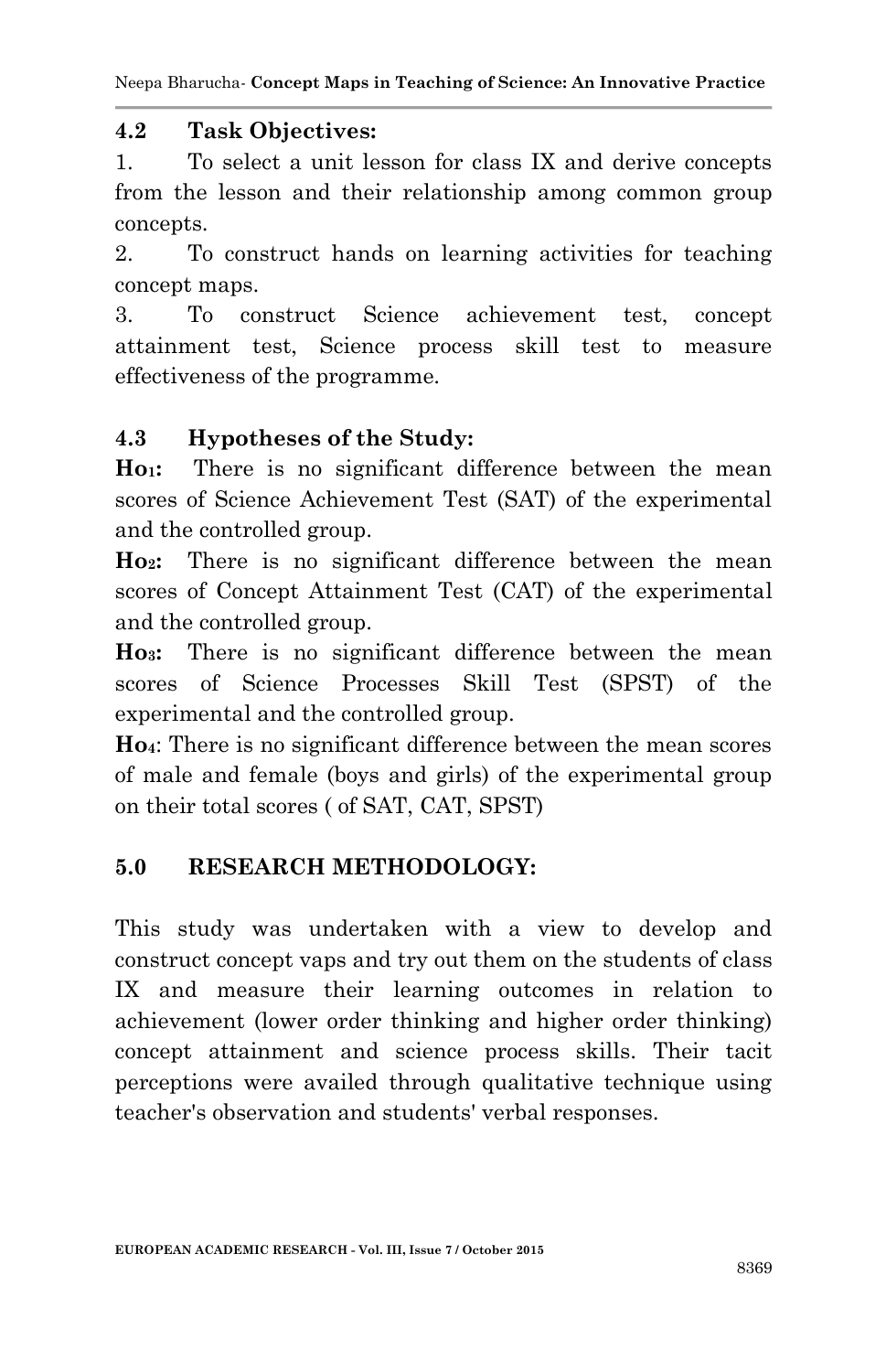#### **The Experimental Design:**

Experimentation is the type of educational research in which the investigator controls the educative factors to which a group of students is subjected during the period of inquiry and observes the resulting achievement.

#### **Post-test Only Control Group Design:**

In this design pretests of the dependent variable are not administered on the experimental and control groups. The steps involved in the post-test only control group designs are as follows:

Randomly assign subjects to the experimental and control groups.

Administer the treatment to the experimental group but not to the control group and.

Administer the post test to both groups.

This design is recommended when it is not possible to locate a suitable pretest or when there is a possibility that the pretest may have an effect on the experimental group.

#### **5.1 The Population and Sample:**

For this study the class IX students of Anand High School, Anand made the population. The students were of Gujarati medium and perusing their study through GSEB syllabus.

The present study required the class IX students as a pre condition. The researcher also needed a single group to which the treatment (execution of concept maps) could be imparted. Considering both of these condition, the researcher selected a purposive sample from the Anand High School, Anand from the population of all classes of class IX at Anand High School, Class IX-D was selected as an experimental group (co-education), whereas class IX -E was considered as a controlled group. All the subjects in the sample studied the same syllabus, appeared their first internal achievement test. The total number of students in the both the groups were 54.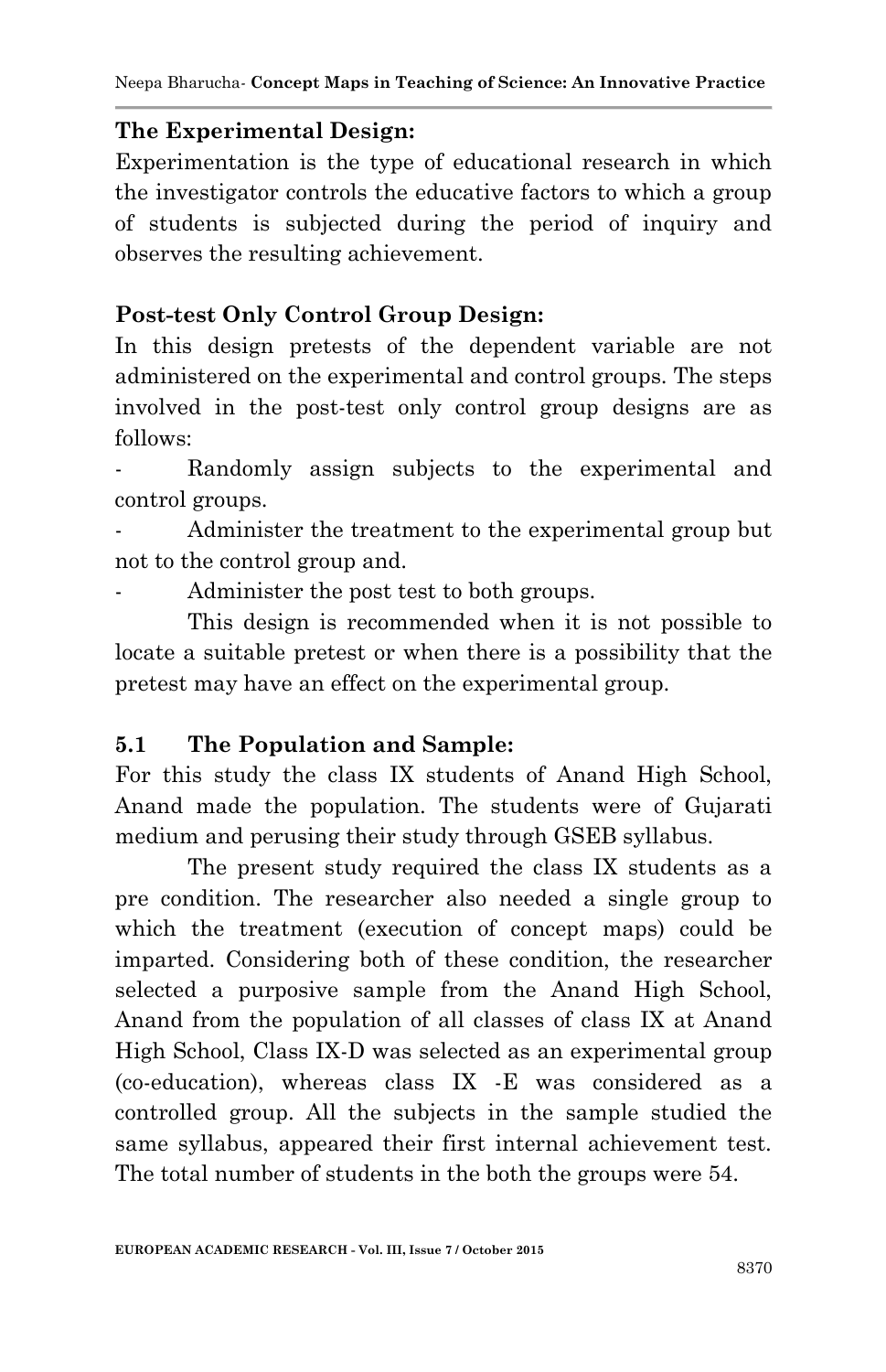### **5.2 Construction of Tools:**

For the measurement and try out of the programme on concept maps quantitative methods are used. So, it was necessary for researcher to prepare tests to have numerical information.

### **5.2.1 Construction of an Achievement test:**

The achievement of learners on teaching concept mapping was measured by an achievement test constructed by the researcher based on the content of the chapter 21- Our Natural Resource. The essay type, short answered and objective types of questions were included in the test. The test items comprised of 25 marks and LOT and HOT questions were constructed. The learning out comes were framed in terms of objectives in the context of Bloom's taxonomy of cognitive domain.

### **5.2.2 Construction of Concept Attainment test:**

Concept attainment is "the search for and listing of attributes that can be used to distinguish exemplars from no exemplars of various categories (Bruner, Goodnow, and Austin, 1967)

During the implementation and construction of concept maps it was kept in mind that concept teaching provides a chance to analyze students' thinking processes and help them develop more effective learning.

After the treatment the students were given a concept Attainment Test (CAT) to measure the acquiring of a new concept. The questions were constructed based on positive and negative examples, construction and identification of concept map and concepts, classification of concepts etc. The major emphasis was on the analysis of thinking exercise to develop concept. Through this test the students quickly revealed the depth of their understanding of learnt concepts.

## **5.2.3 Construction of a Science Process Skill Test:**

Process skills in science are very important in the formal presentation of science to students. Students who are properly introduced to science through process skills will find the skills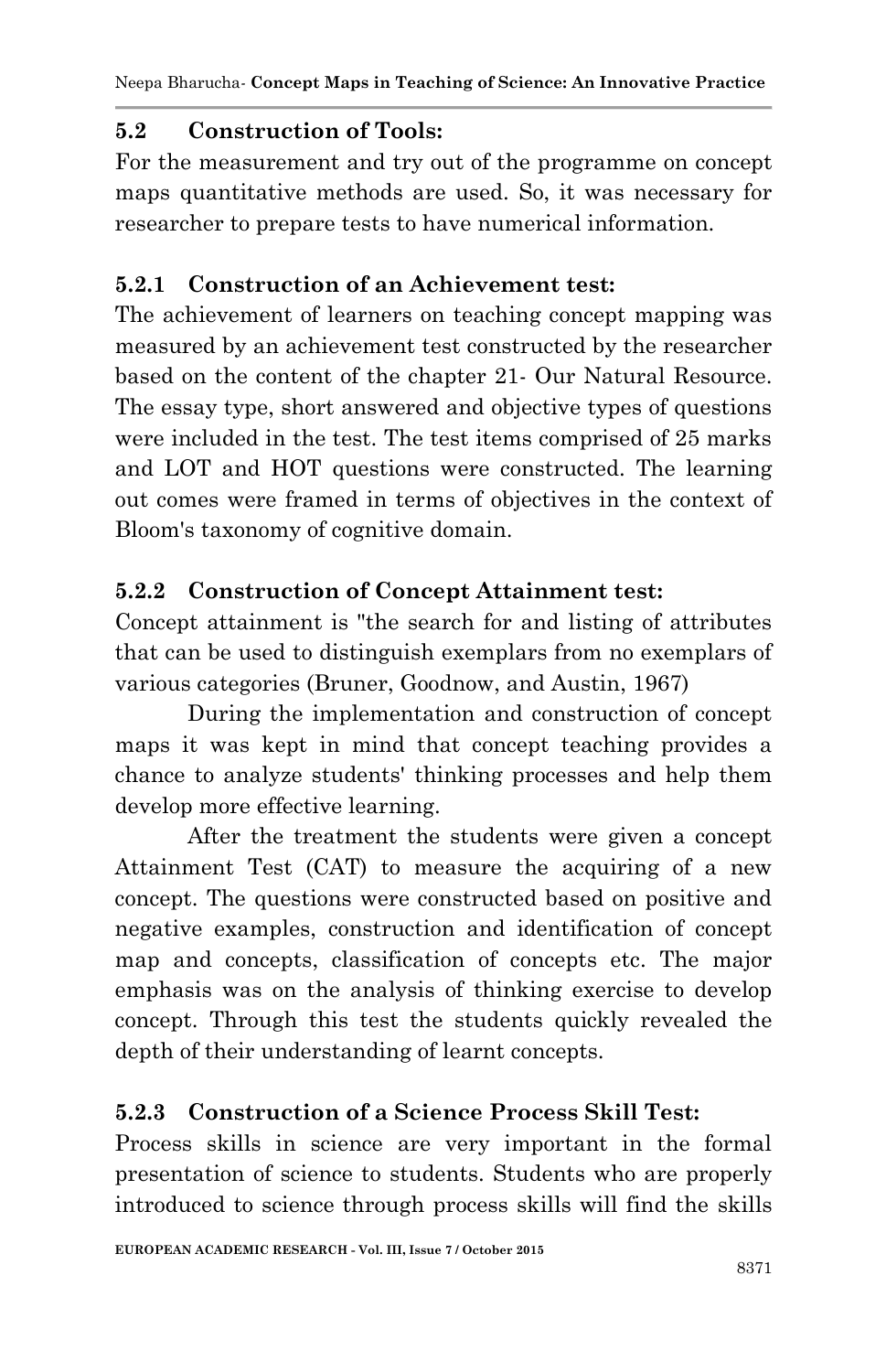useful throughout life. The basic process skills are observing, measuring, hypothesizing, experimenting, communication, inferring etc. According to the following objectives the researcher constructed a test to measure the basic process skills in science. (i) Relate the process skills to their sense organs (ii) Describe how process skills can be used in everyday living.

The questions constructed in science Process Skill Test (SPST) included all the basic process skills. The test was validated with the opinions of the experts.

While implementing the concept maps in the classroom the researcher let the students realize that they should study and think of science in various place at-home, on the way to school and then at school. Hence, the objective of measuring the science process skills had been fulfilled.

### **5.3 Nature, Concept and Execution of the Programme:**

An elaborate programme on development and tryout of certain concept map was prepared following mental endeavors which would create the input for the students of secondary schools. The programme comprised of content analysis of key terms and concepts, different concept maps on the sub topics of our Natural Resources, Worksheets based on the concept mapping activity, variety full classroom tactics and activities, assignment and self learning through internet.

|                | $= 10$ $\leq 100$      |              |                            |                                             |
|----------------|------------------------|--------------|----------------------------|---------------------------------------------|
| Sr.No.         | Time                   | Title of the | <b>Modalities</b><br>for   | <b>Learning Outcomes</b>                    |
|                | Required               | Unit         | classroom Inter action     |                                             |
|                | for                    |              |                            |                                             |
|                | teaching               |              |                            |                                             |
| $\mathbf{1}$ . | $Day-1$                | Introduction | Interactive Approach       | The students were able to be: Familiar      |
|                | $(1\frac{1}{2}$ Hours) | and          | - Listing of concepts      | with the strategy and tactics of concept    |
|                |                        | Orientation  |                            | maps                                        |
|                |                        | to the       |                            |                                             |
|                |                        | students     |                            |                                             |
| 2.             | Day- $2$               | Our Natural  | analysis.<br>-Content      | -classify exhaustible and no exhaustible    |
|                | $(1\frac{1}{2}$ Hours) | Resources    | buzzing,                   | energy sources                              |
|                |                        |              | construction of concept    | "to<br>Natural<br>Construct slogans<br>save |
|                |                        |              | maps in the classroom (All | Resources".                                 |
|                |                        |              | the days)                  |                                             |
| $\mathcal{R}$  | $Day-3$                | Air          | of<br>Democtrations        | -Imagine the Hazards of Pollution           |
|                | $(1\frac{1}{2}$ Hours) | Resources    | Visuals, news, anecdotes   | Construct a script on the theme of air      |
|                |                        |              |                            | pollution                                   |

**Table No. 1: Details of Implementation of Concept Mapping Programme**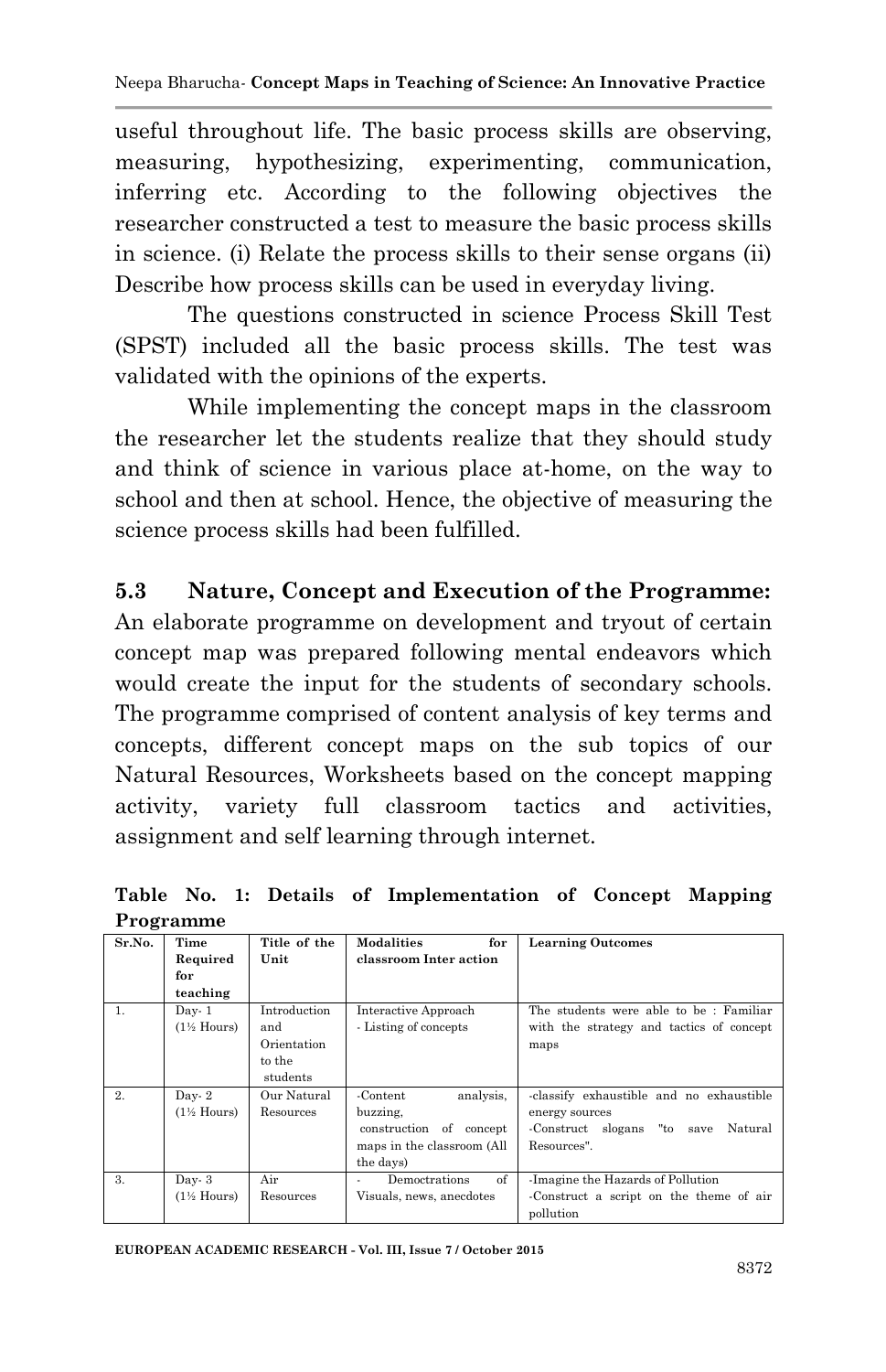| 4. | Day- $4$               | Soil         | -Brain storming          | -Classify Various soil resources           |  |  |
|----|------------------------|--------------|--------------------------|--------------------------------------------|--|--|
|    | $(1\frac{1}{2}$ Hours) | Resources    | Tasks through worksheets | -Prepare a dialogue to advise the farmers  |  |  |
|    |                        |              | for creating HOTS        | of                                         |  |  |
|    |                        |              |                          | their village.                             |  |  |
| 5. | Day- $5$               | Water        | -collaborative learning  | construct a script for the play to "save   |  |  |
|    | (2 Hours)              | Resources    | - Pair work              | water                                      |  |  |
|    |                        | and Mineral  | - assignments            | resources"                                 |  |  |
|    |                        | Resources    |                          | -Analyze the difficulties of future in     |  |  |
|    |                        |              |                          | relation to mineral resources              |  |  |
| 6. | Day-6                  | Living       | -self learning approach, | -Role play on living resources.            |  |  |
|    | (2 Hours)              | Resources    | -Creative writing        | -Generate ideas on programmes<br>to        |  |  |
|    |                        | and Energy   |                          | forests<br>conserve                        |  |  |
|    |                        | resources    |                          | -List suggestions for the conservation of  |  |  |
|    |                        |              |                          | resources.                                 |  |  |
| 7. | Day- $7$               | Conservation | -Debate                  | -Write an essay for conservation of energy |  |  |
|    | $(1\frac{1}{2}$ Hours) | and          | -Dialogue                | resources                                  |  |  |
|    |                        |              | -Information Processing  | Visit various agencies                     |  |  |
|    |                        | Management   |                          | argue on the future of human in relation   |  |  |
|    |                        | of<br>our    |                          | to resources                               |  |  |
|    |                        | natural      |                          |                                            |  |  |
|    |                        | resources    |                          |                                            |  |  |
| 8. | Day $8$                | Execution of |                          |                                            |  |  |
|    | $(2$ Hours)            | <b>Tests</b> |                          |                                            |  |  |
|    |                        | CAT.<br>SAT. |                          |                                            |  |  |
|    |                        | <b>SPST</b>  |                          |                                            |  |  |

Neepa Bharucha*-* **Concept Maps in Teaching of Science: An Innovative Practice**

The table shows that the programme for concept mapping encompassed all the topic of the chapter 21, of class IX text book, Seven concept map were developed using various teaching learning activities and nearly 12 hours to complete the treatment. the data shows that the Development of Concept Mapping programme was a comprehensive programme.

#### **6.0 DATA ANALYSIS AND INTERPRETATION:**

**Table 2: Comparison of the students in the Experimental and the controlled group in relation to score on SAT**

|            | -<br>$\overline{\phantom{a}}$ |       |        |            |         |      |
|------------|-------------------------------|-------|--------|------------|---------|------|
| <b>SAT</b> | N<br>. .                      | Mean  | n<br>U | <b>SED</b> | t ratio | sig. |
| Cont.      | 54                            | 10.48 | 3.19   | 0.43       | 7,646   | 0.00 |
| exp.       | 54                            | 15.90 | 3.64   | 049        |         |      |

Table 2 indicates that the t value obtained from the mean scores of SAT of the exp. and the controlled group is - 7.646. The significance value obtained here is 0.00 which is less than  $0.05$ ,  $S<sub>o</sub>$ ,  $H<sub>o</sub>$  there is no significant difference between the mean scores of SAT of the exp. and the controlled group is rejected.

The mean scores of experimental group on SAT is 15.90 which is significantly higher than the mean scores of controlled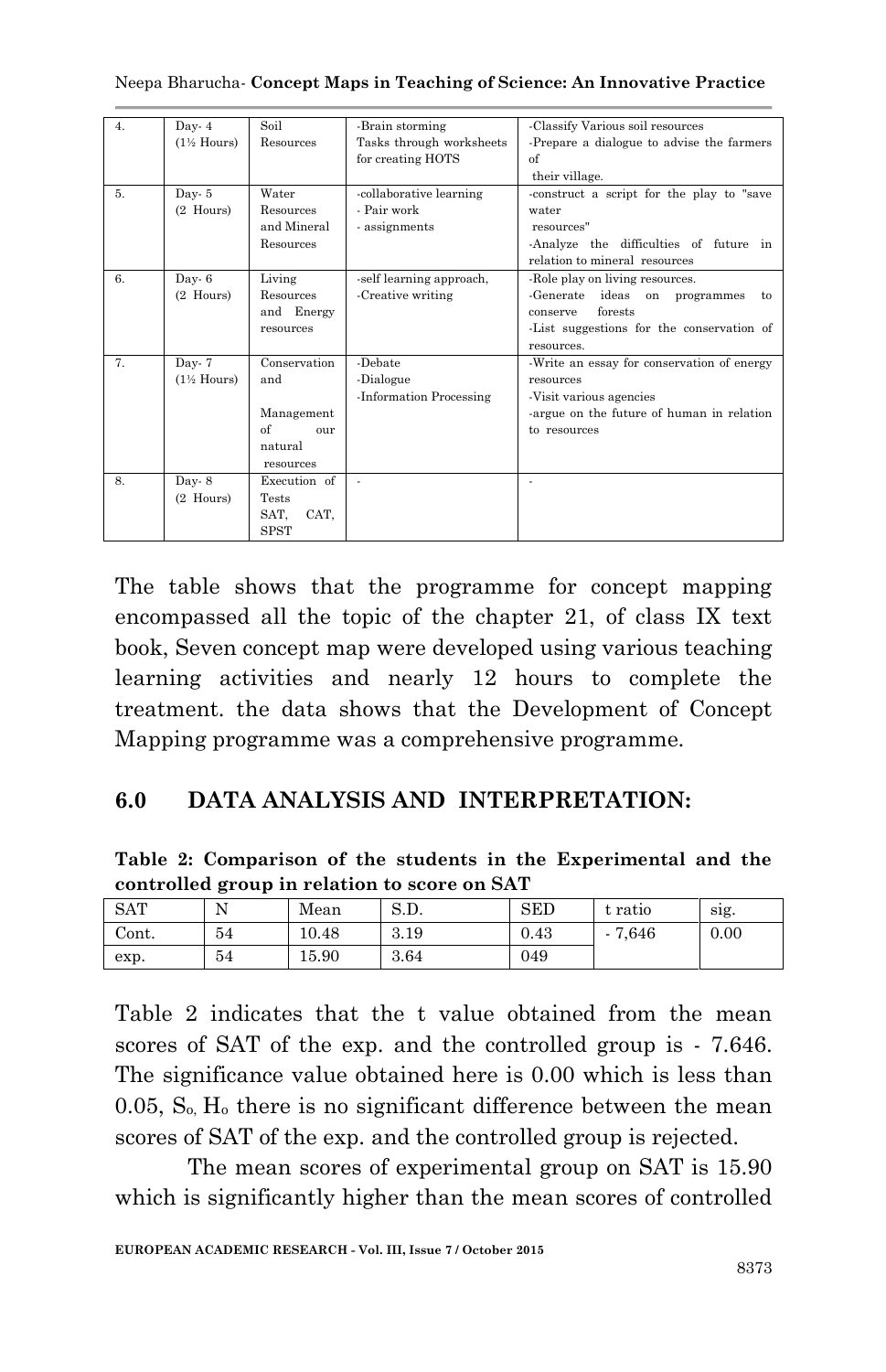group for SAT . The S. D. exp. group on SAT is 3.64 which is significantly higher than S. D. of the controlled group. Thus, this indicates that the exp. group is higher in scores on SAT than controlled group.

**Table 3: Comparison of the students in the Experimental and the controlled group in relation to score on CAT**

|             | N  | Mean  | S.D. | <b>SED</b> | t ratio   | sig. |
|-------------|----|-------|------|------------|-----------|------|
| Cont. - CAT | 54 | 9.01  | 2.07 | 0.28       | $-17,479$ | .00  |
| Exp. CAT    | 54 | 18.93 | 3.93 | 0.53       |           |      |

From the table 3 can be seen that at df =53, the t -ratio for the students in the experimental and the controlled group in relation to their scores on CAT is -17,479. Which is less than the significance value obtained here is  $0.00$ . Hence,  $H_{02}$ : There is no significant difference between the mean scores of concept attainment Test (CAT) of the experimental and the controlled group is rejected.

The mean score of experimental group on CAT is 18.57 which is significantly higher than the mean score of the controlled group on CAT. The standard deviation of exp. group on CAT is 3.93 which is significantly higher than the controlled group on CAT. Thus this indicates that the experimental group is significantly higher in their ability of concept attainment.

**Table 4: Comparison of the students in the Experimental and the controlled group in relation to their scores on SPST**

| . <i>.</i>  |    |       |      |            |         |              |  |  |
|-------------|----|-------|------|------------|---------|--------------|--|--|
|             |    | Mean  | S.D. | <b>SED</b> | t ratio | sig. P value |  |  |
| Cont. -SPST | 54 | 10.25 | 3.85 | 0.52       | $-6.04$ | .00.         |  |  |
| Exp. SPST   | 54 | 15.75 | 4.83 | 0.65       |         |              |  |  |

Table 4 indicates that the t value obtained from the mean scores of the experimental and the controlled group on the SPST (Science Processing Skill Test) is -6.04. The significance P value obtained here is  $.00$  which is less than 0.05. So, Ho<sub>3</sub> : " There is no significant difference between the mean scores of SPST of the experimental and the controlled group is rejected.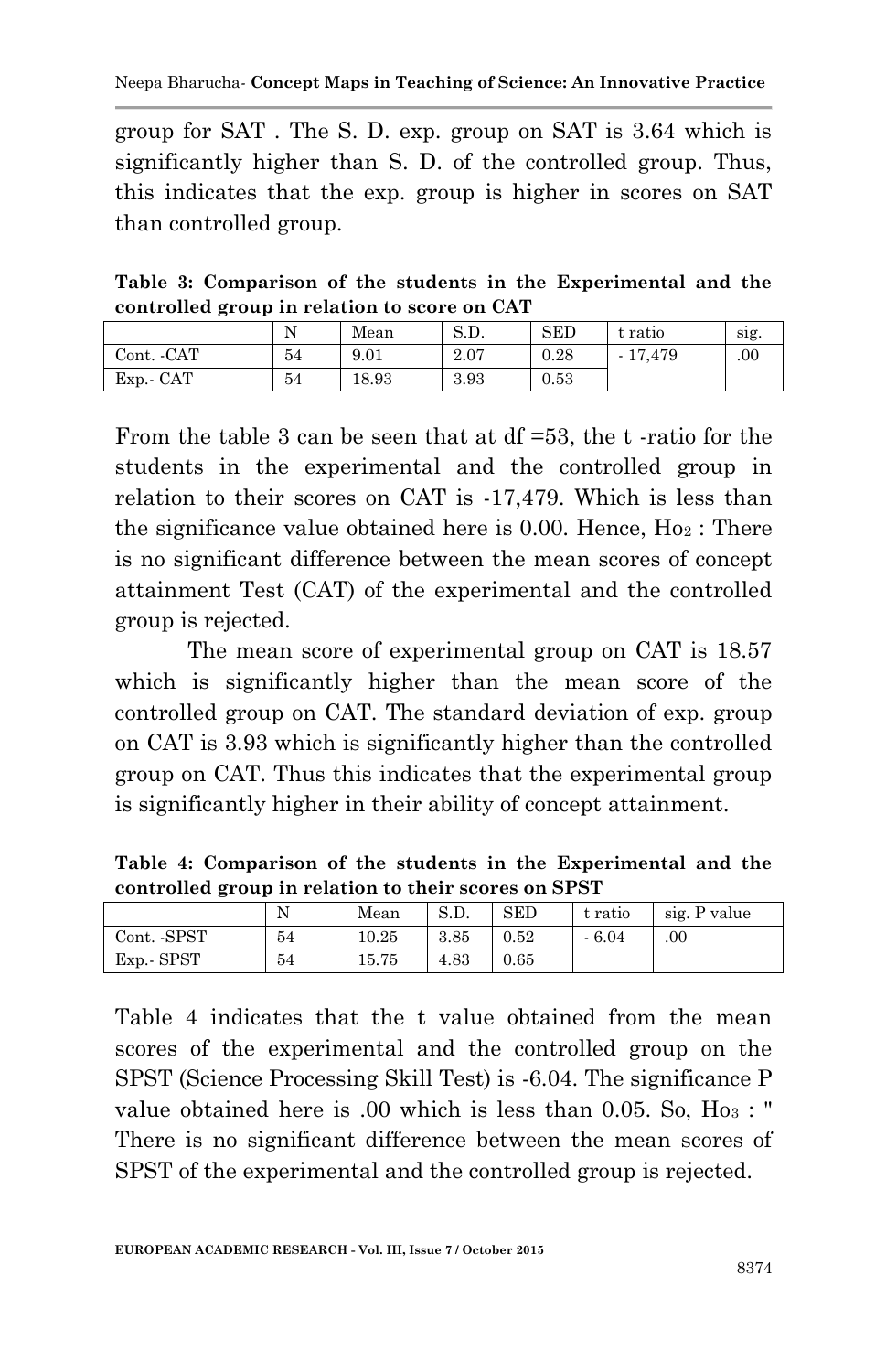The mean score of experimental group on SPST is 15.75, which is significantly higher than the mean score of the controlled group on SPST. The standard deviation of exp. group is 4.83 which is higher than the controlled group on SPST. Thus, this interpretation indicates that the experimental group is significantly higher than the controlled group in their achievement of Science Process Skills.

**Table 5: Comparison of the Students of the Experimental group on their Total scores in relation to Gender**

|                       | Male  | Female | Total    |
|-----------------------|-------|--------|----------|
| Total                 | 41    | 13     | 54       |
| Mean(M)               | 48.20 | 56.69  | 50.24    |
| Std. deviation (S.D.) | 10.97 | 5.02   | 10.49    |
| Std. Error (SE)       | 1.71  | 1.39   | $1.43\,$ |

**ANOVA Summery :**

|                | Sum of  | df | Mean   |       | Sig.  |
|----------------|---------|----|--------|-------|-------|
|                | Squares |    | Square |       |       |
| Between Groups | 712.66  |    | 712.66 |       |       |
| Within Groups  | 5123.87 | 52 | 98.52  | 7.233 | 0.010 |
| Total          | 5836.87 | 53 |        |       |       |

Table 5 indicates that the F-ratio derived from the standard error of the difference between the mean scores of male and female students is 7.233.

The significance value is 0.010 which is 7.233 less than 0.05. This shows that the Ho13.

"There is no significant difference between the mean score of Male and Female of experimental group on their total score" is rejected.

The mean scores of the female students of the experimental group on their total score is 56.69. Which is significantly higher than that of the total scores of male students of the experimental group i.e. 48.19.

Hence, it can be said that the female students of the experimental group on their total scores is having higher achievement than that of male students of the experimental group.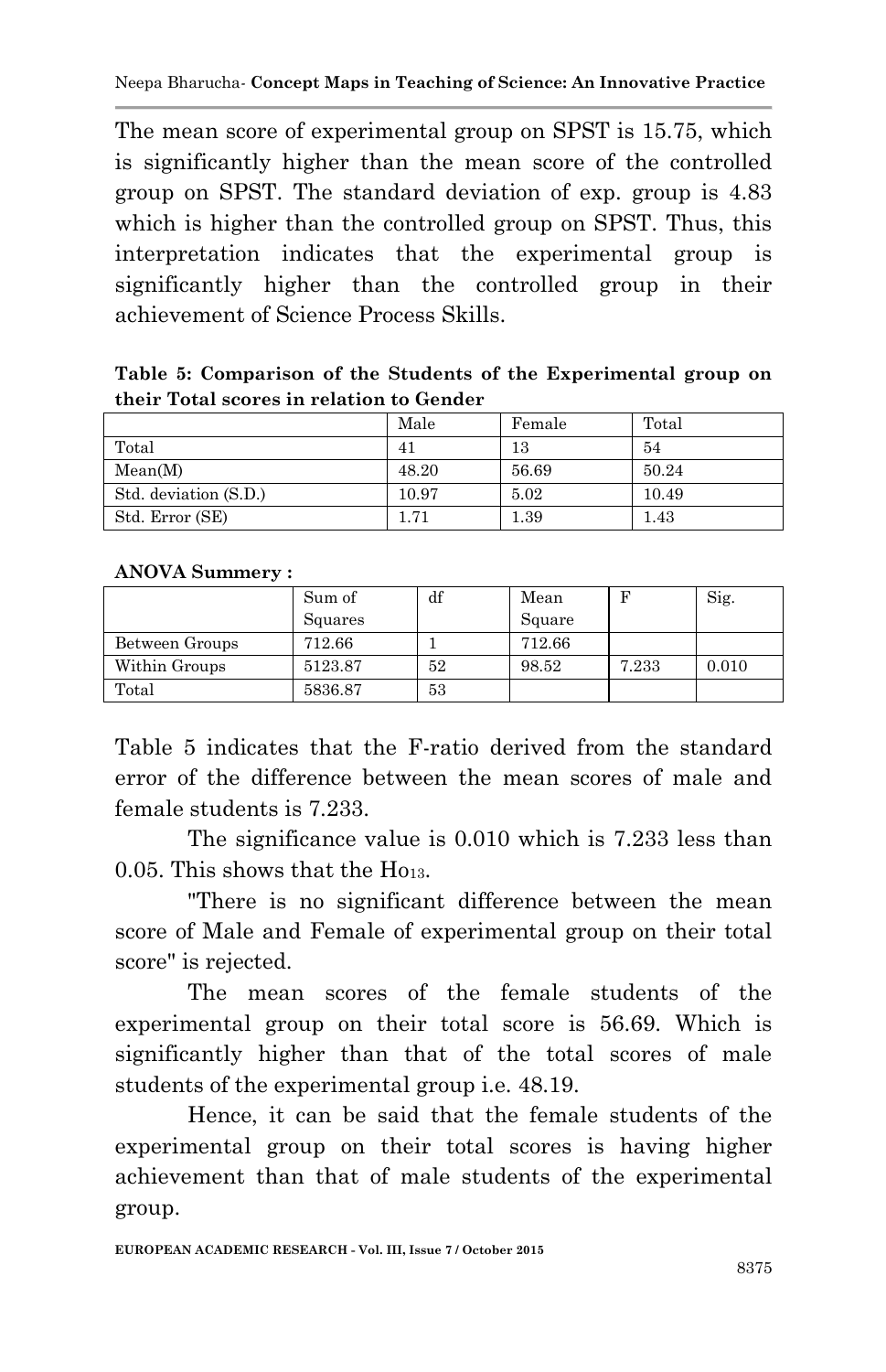### **7.1 FINDINGS OF THE STUDY:**

1. The experimental group is higher on the post test's scores of Science Achievement Test (SAT) than controlled group.

2. The experimental group is significantly higher on the post test of Concept Attainment Test (CAT) than that of controlled group. hence, it cloud be said that the experimental group had performed in building up of concept maps.

3. The experimental group scored significantly better on the scores of Science Process Skills Test. Compared to controlled group. Hence, it could be said that the effectiveness of development of concept maps had shown positive effect on the science process skills of the experimental group.

4. In experimental group it was found that the students had better performed better in concept attainment test than that of science achievement test. They have higher ability in Science Achievement Test than that of science process skill Test. the students of experimental group have higher ability in concept attainment than their ability in science process skills.

5. The female students of the experimental group on their total scores have higher achievement than that of male students of the experimental group.

The area had not made any influence on the performance of the students of the experimental group on their total score.

6. The results of Science Process Skills Test (SPST) shows that,

The girls and boys of the experimental group do not show any difference on the scores of SPST. i.e. SPST scores have not shown any gender difference.

The area had not shown any influence on the scores of SPST for the experimental group.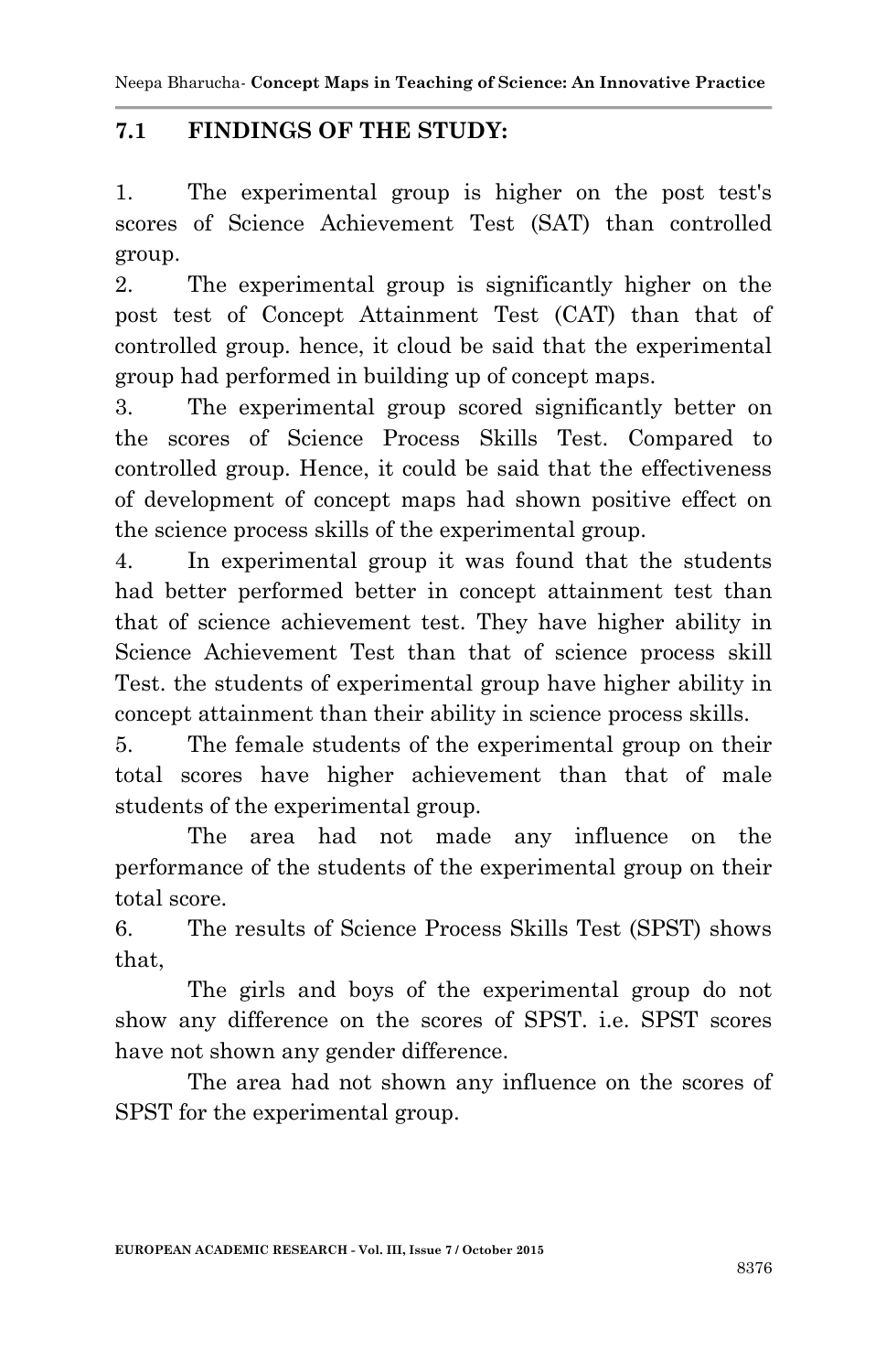## **7.2 RECOMMENDATIONS:**

After completing the experiment, analysis and interpretations, some recommendations are presented for the parishioners. The intention of recommendations is to enhance the quality of the educational practices, competence, performance and evaluation.

## **7.2.1 Recommendations for teachers:**

(i) The teachers should develop concept maps for each lesson of their textbooks, which can help them to overview the chapter and also they can search out cause-effect relationship, logical connectedness and sequence of each concept, sub concepts and coordinate concepts.

(ii) During classroom instruction the teachers should develop various tactics to make learning possible.

(iii) The teachers should enhance Higher Order Thinking by executing creative tactics to construct concept maps.

(iv) Concept map construction develops certain skills like visualization and relationship of concepts, Generalization, critical evaluation, creation and construction. Hence, the teachers should develop tasks and activity based teachinglearning processes in their class room.

(v) The teachers should make their students to learn concept and Science Process Skills using this strategy.

# **7.2.2 Recommendations for Teacher -educators:**

(i) The teacher-educators should as an innovation in their practices, develop and create strategies of concept mapping for their instruction.

(ii) The lesson planning of science should include conceptmaps and construction of concept map during ongoing class room interaction.

(iii) The innovation called as IBLD (Integrated Blended Learning Design) should be developed at the pre-service and inservice level of teacher-education, which give them space to do content-analysis in a form of concept mapping. Construction of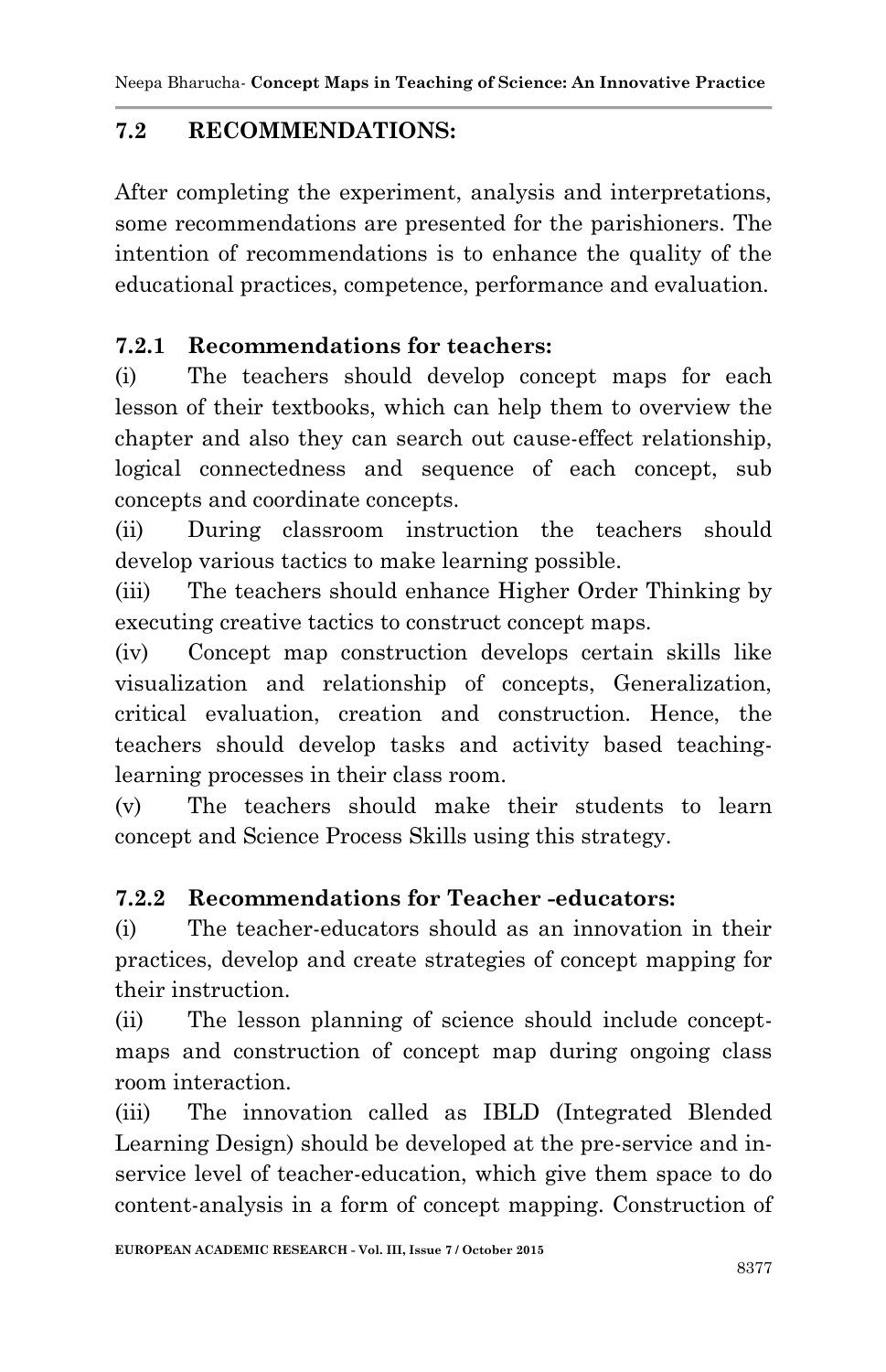objectives and evaluation tests in terms of higher order thinking and for execution of concept maps, variety full tactics to make their classrooms as learning hubs, with learning sources and resources.

(iv) The exposure to pre-service teachers' active learning processes would generate creative ideas, critical analysis, generalization and evaluation among them.

(v) During practice teaching such innovative practices should be carried out to evaluate its effectiveness and for further modifications.

### **7.2.3 Recommendations for the Text-book Writers:**

(i) The new textbooks of science should be written with identification of all concepts and sub concepts. For each chapter there should be comprehensive concept maps.

(ii) There should be shown appropriateness of each concept, its logical relation with other concepts, cause-effect relationship of concepts, connectedness of concepts.

(iii) Science is the subject, building upon certain fundamental concepts. Hence, learning of concepts is a prior for the students. The pedagogy of concept map construction would enhance and generate learning among students.

(iv) The writers should suggest various higher order thinking tasks, experiments and activities for the students, while learning through concept maps.

(v) Science text books employ formal and serious approach to present the content. Instead of it, processes based, conceptmap based text books raise the level of interest, and also the receptivity of the content.

## **7.3 SUGGESTIONS FOR FURTHER RESEARCHES:**

Conclusions of each research always provide a path for new research. In the light of what has been discussed in this study, the researcher would make some suggestions for future studies, applying qualitative and quantitative research methods.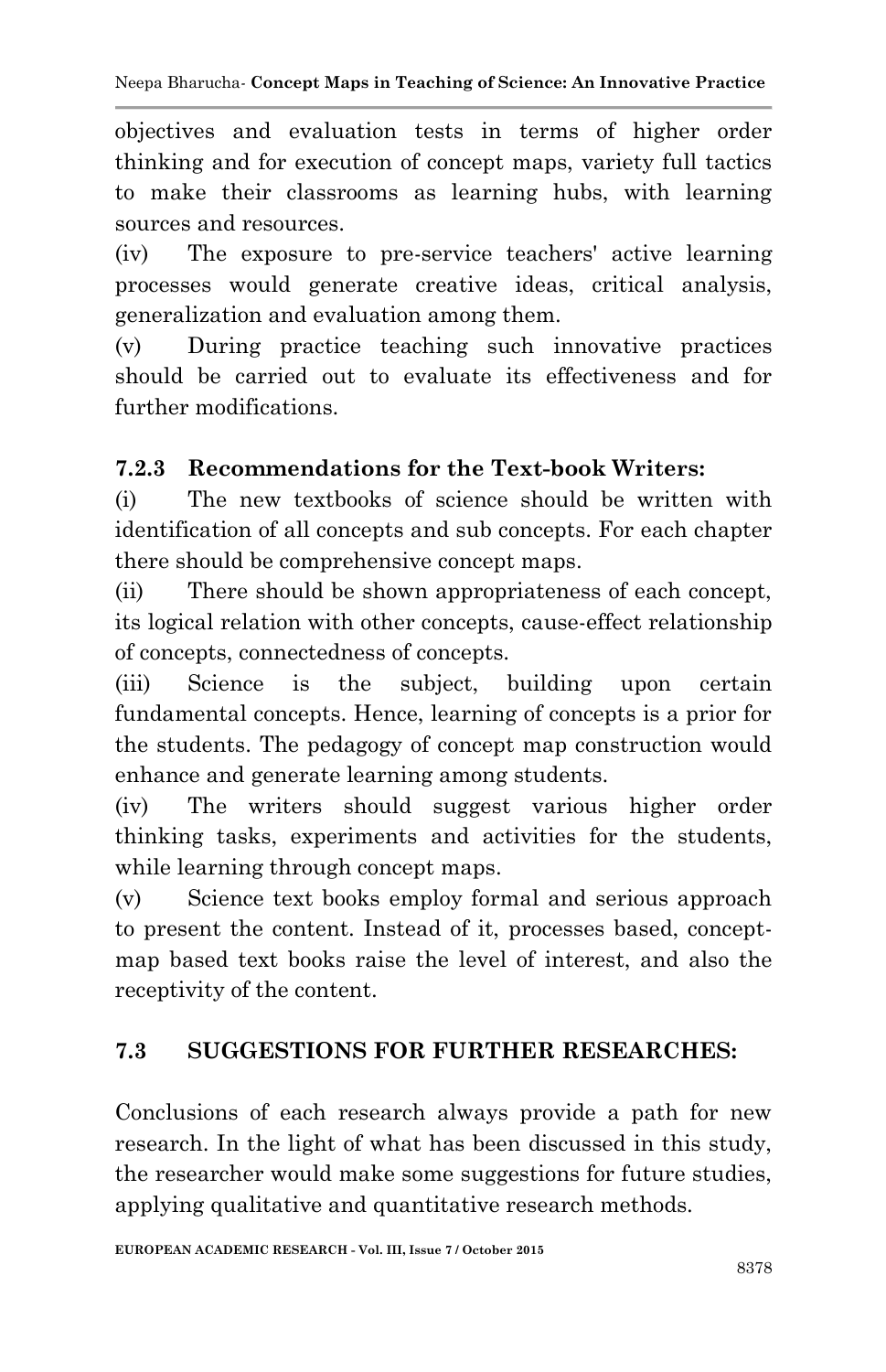(i) Development of concept maps integrating the Blended learning Design for the secondary school students to measure their higher order thinking.

(ii) Development and execution of lesson plans using concept maps in science class room.

(iii) Creation of concept maps for the understanding and integration of new ideas in to students' thinking.

(iv) Analysis of concepts of class VIII, IX, X text books of science using concept mapping.

(v) Learning through concept map design for mathematics, social studies and languages.

(vi) Effectiveness of concept maps on students' cognitive skills.

(vii) To investigate how well students understand the correct connections among concepts in a subject, to document the nature and frequency of students' misconceptions and to capture the development of students' ideas.

(viii) Creation of new knowledge e.g. transforming tacit knowledge into an organizational resource, mapping team knowledge.

(ix) Development of concept maps to communicate complex ideas, and brain storming.

(x) Construction of integrated knowledge structures by concept mapping and visualization of concepts and their relationship.

(xi) Construction of concept maps as a tool of assessment in various subjects.

(xii) Construction of concept maps in the facilitation of creative thinking.

## **7.4 MY RESEARCH EXPERIENCE:**

Through this research experience, I practiced into the new dimension of science education, called as concept mapping. I ventured into this dimension with variety exercises, tasks, activities and ideas. I came across the concept, sub concepts,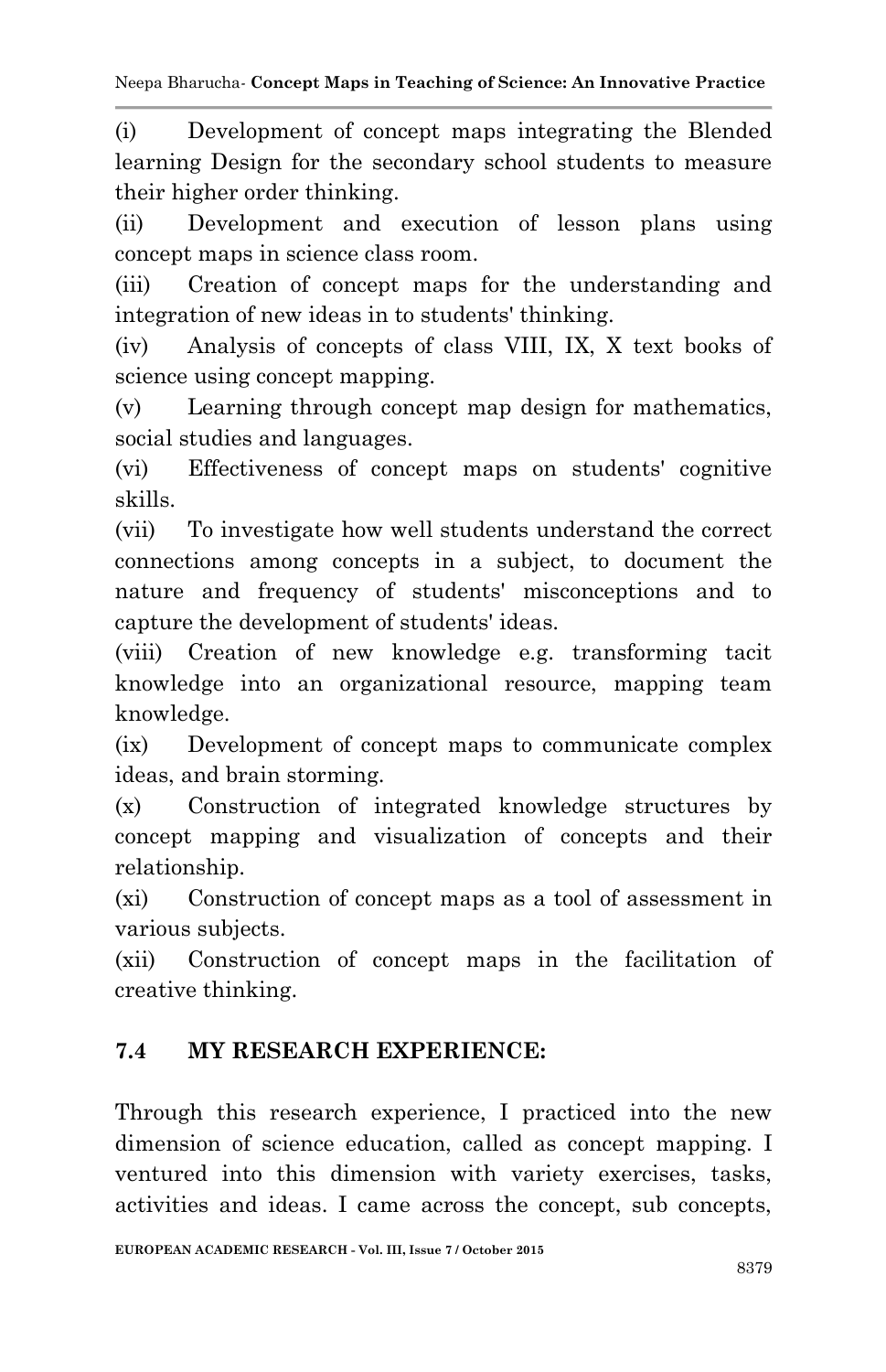adjoining science concepts and linking them, the holistic approach of content analysis was developed. Which could be extremely bane facial for the future practices of constructivist lesson planning for me and my student.

While constructing the concept map the students were also found awesome. They were eager and keen to develop concept maps under the process of HOTS, activities, experiences and worksheets. They reflected that the science is not merely a subject of facts, information and cramming up. They realized that the concepts are the basic of every scientific idea. Their conceptual perception and deriving of concepts through various ideas made them autonomous learners during this research experiment. Their performance was reflected in their concept attainment test, science process skills tests and science achievement test.

This small research has developed an insight of teaching fundamental science concepts through concept mapping which would enable higher order thinking among students.

Flying from the abstract concepts to concrete concept maps created and generated constructivist learning among the students. Teaching factual information alone does not help students to develop science concepts at a higher level, but it was found that the specific attempts through learning move up the hierarchical ladder.

Such research practice could add up positive effect and result in classroom practices and researches if it is replicated.

#### **REFERENCES:**

Anderson O.R. (1992) Some inter relationships between constructivist models of learning and current neurobiological theory, with implications for science education. Journal of Research in Science Teaching, 19(10), 1037-1058.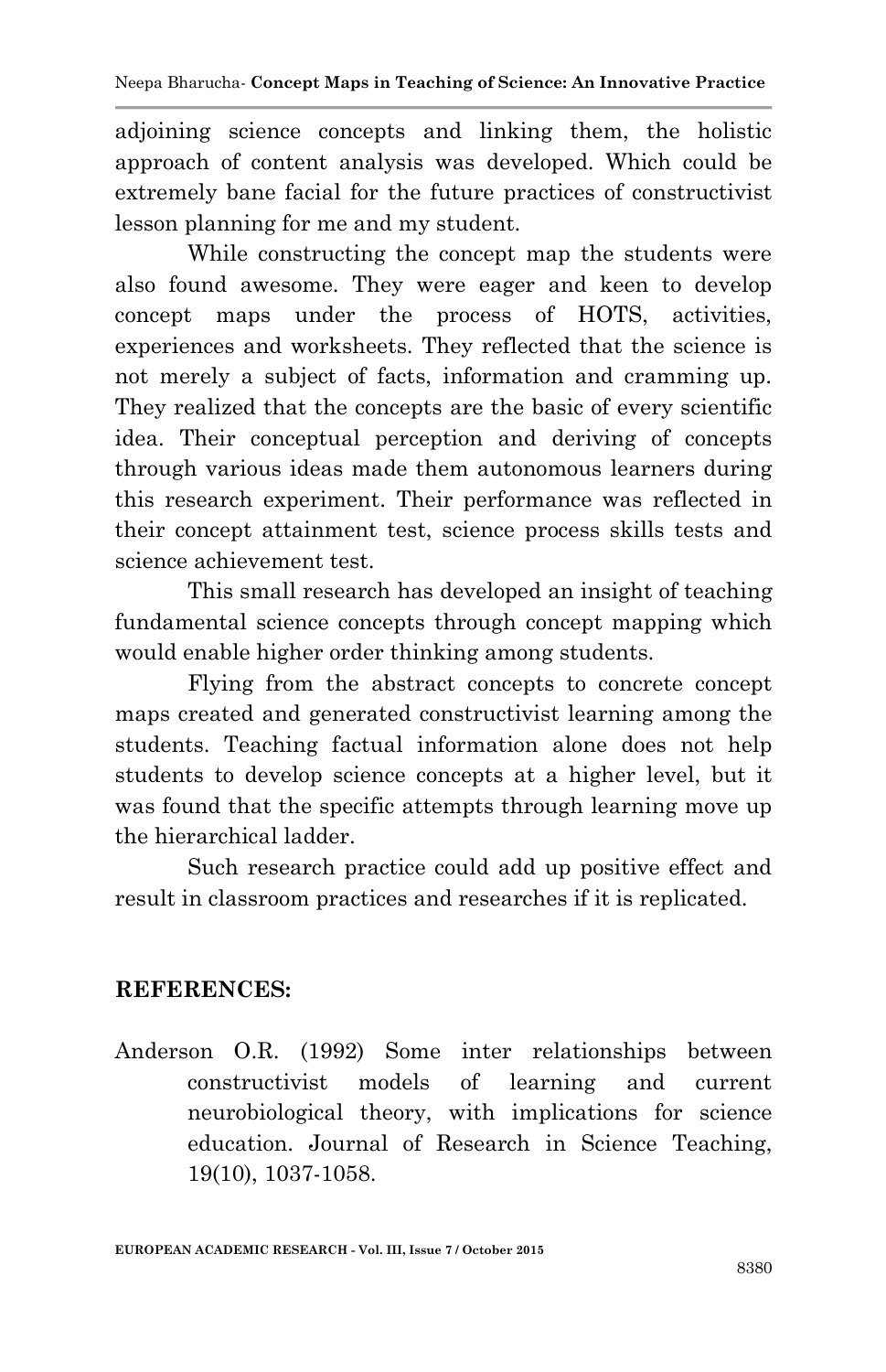- Asubel D.P.(1963). The psychology of meaningful verbal learning. New York:Gvune and Stratton.
- Asubel D.P., Novak J. d. & Hanesian, H. (1978) educational psychology : A cognitive view (2nd ed.) New York :Holt, Rinehart and Winston
- Edwards. J., & Eraser K. (1983) Concept maps as reflections of conceptual understanding, Research in Science Education, 13, 19-26.
- Hoffman B. (1962), The tyranny of testing. New York : Carwellcollier.
- Macnamara, J. (1982) Names for things : A study of Human learning : Cambridge:MA:M.I.T. Press.
- Marsha Veil & Bruce Joyce, Models of Teaching.
- Mayer, R.E. (2004), should there Be a Three-strikes Rule Against Pure discovery Learning ? The case for Guided Methods of Instruction. American Psychologist 59(1), 14- 19.
- Novak J. D. & Alberto J. Canvas (2008) Florida Institute for Human & Machine Cognition, Pensacola F1, 32-502.
- Rao Manjula P., Regional Institute of Education, Mysore, India, Effect of concept-mapping in science on science Achievement, cognitive skills and attitude of students.
- Meena Kharatmal & Nagarjuna G., TIFR, Mumbai, India, Redifined concept maps for science Education : A feasibility study.
- Suveller, J., Krischner, P.A. & Clark, R. B. (2007). Why minimally guided teaching techniques do not work : a reply to commentaries Educational Psychologist, 42(2), 115-121.
- Jim Vanides, Yue Yin, Miki Tomita, Maria Araceli Ruiz-Primo, (2005) National Science Teachers Association (NSTA), Reprinted from science scope, Vol.28, No.8, Summer, 2005.
- Michael Zeilik, Concept Mapping, Department of Physics & Astronomy University of New Mexico.